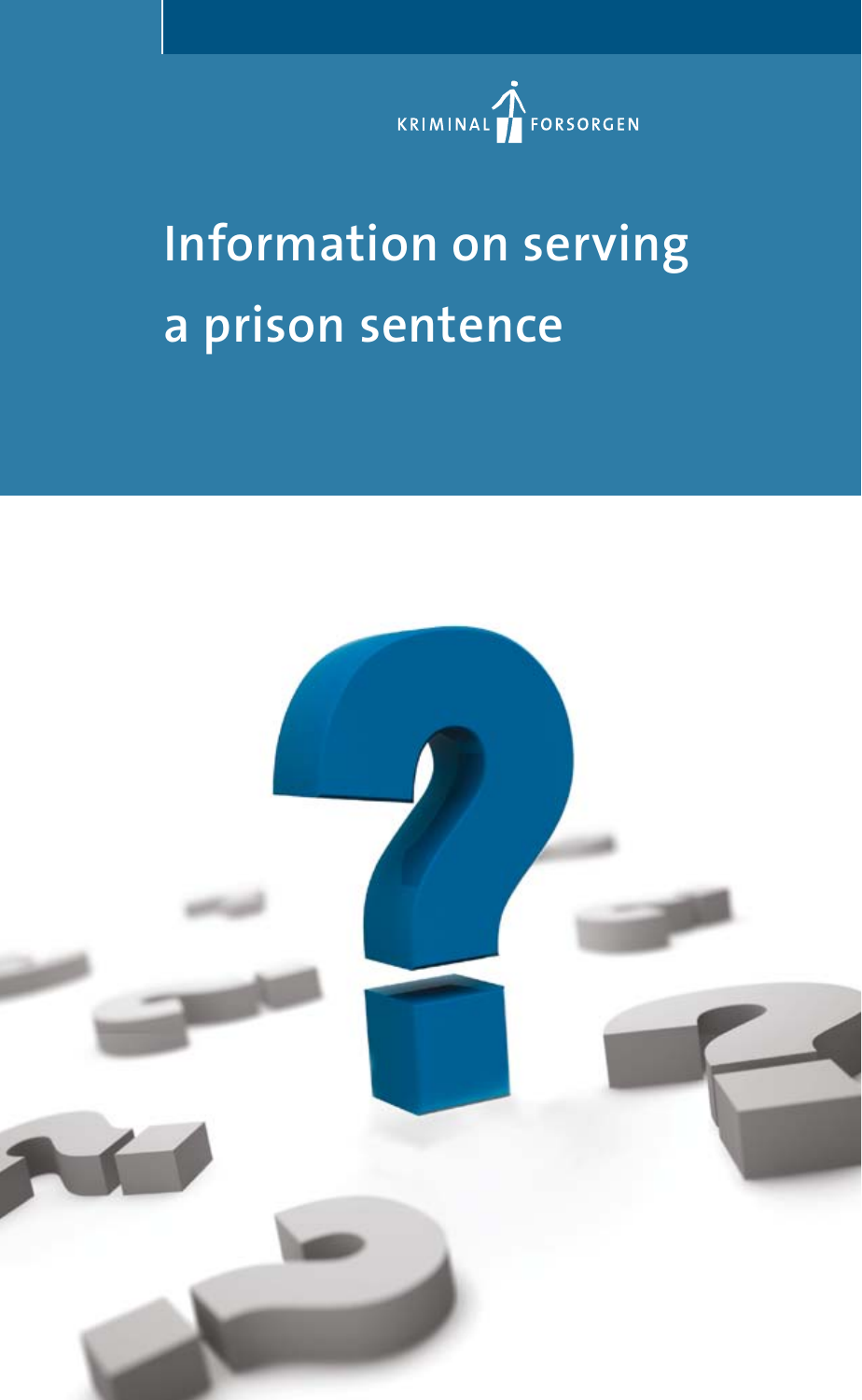## **Information on serving a prison sentence**

This folder gives you the most important rules for people who have to serve a prison sentence. If you want to know more, you can borrow rules and laws from the staff. Also, you can always ask the staff if you are in doubt about anything.

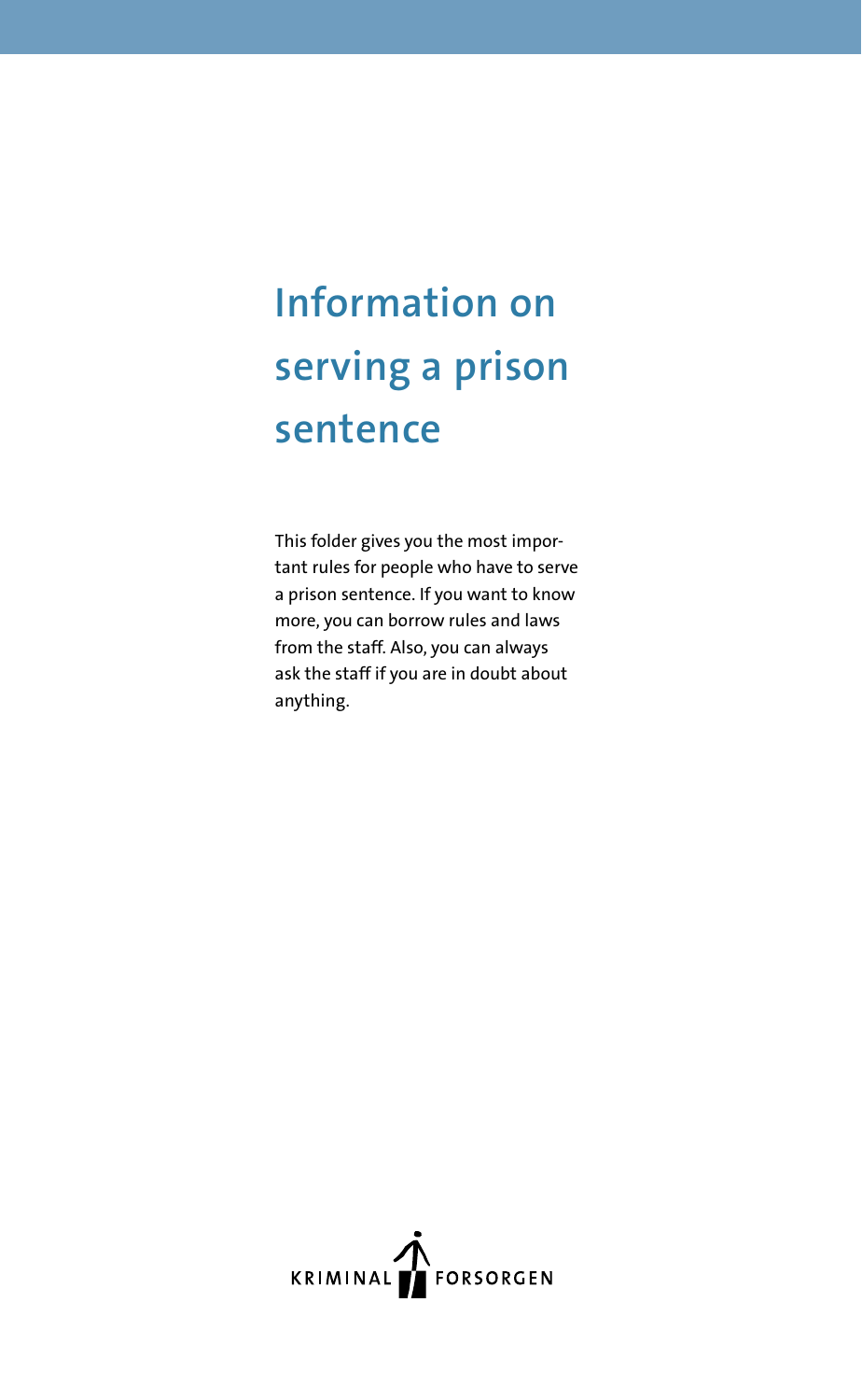#### **State or local prison?**

A prison sentence is normally served in a state prison. If your sentence is short, or if other particular circumstances make it appropriate, you may have to serve your sentence in a local prison or in Copenhagen Prisons ("Western Prison"). In many cases they have the same rules as a closed state prison, see below.

#### **Open or closed prison?**

A prison sentence is normally served in an open state prison. The Department of Prisons and Probation may decide, however, that you have to serve your sentence in a closed prison, for example if you have a long sentence.

A closed prison has more staff and control than an open prison. A closed prison also has stricter rules about money, telephone calls, visits, leaves and other matters. See below for details.

#### **Semi-open units**

If you are to be admitted or transferred to a closed prison, you may in some cases be admitted or transferred to a semi-open unit. Most open state prisons have semi-open units. You can get more information about the semi-open units from the staff.

#### **Transfer to a closed prison**

If you abuse the greater freedom in an open prison, you risk being transferred to a closed prison. This will normally happen if, for example, you leave the prison without permission, smuggle in or abuse drugs or alcohol, behave in a threatening or violent manner or otherwise commit a crime inside or outside the prison.

You can ask the staff about your possibilities for transfer to an open prison at a later stage.

#### **Sentence calculation**

After the judgment, or when you have arrived at the prison, you will receive a so-called sentence calculation. This will give you the important dates for your sentence, for example the date of completion of your sentence, which is the latest date of your release. You will also receive the dates when you may perhaps be allowed leave and release on parole.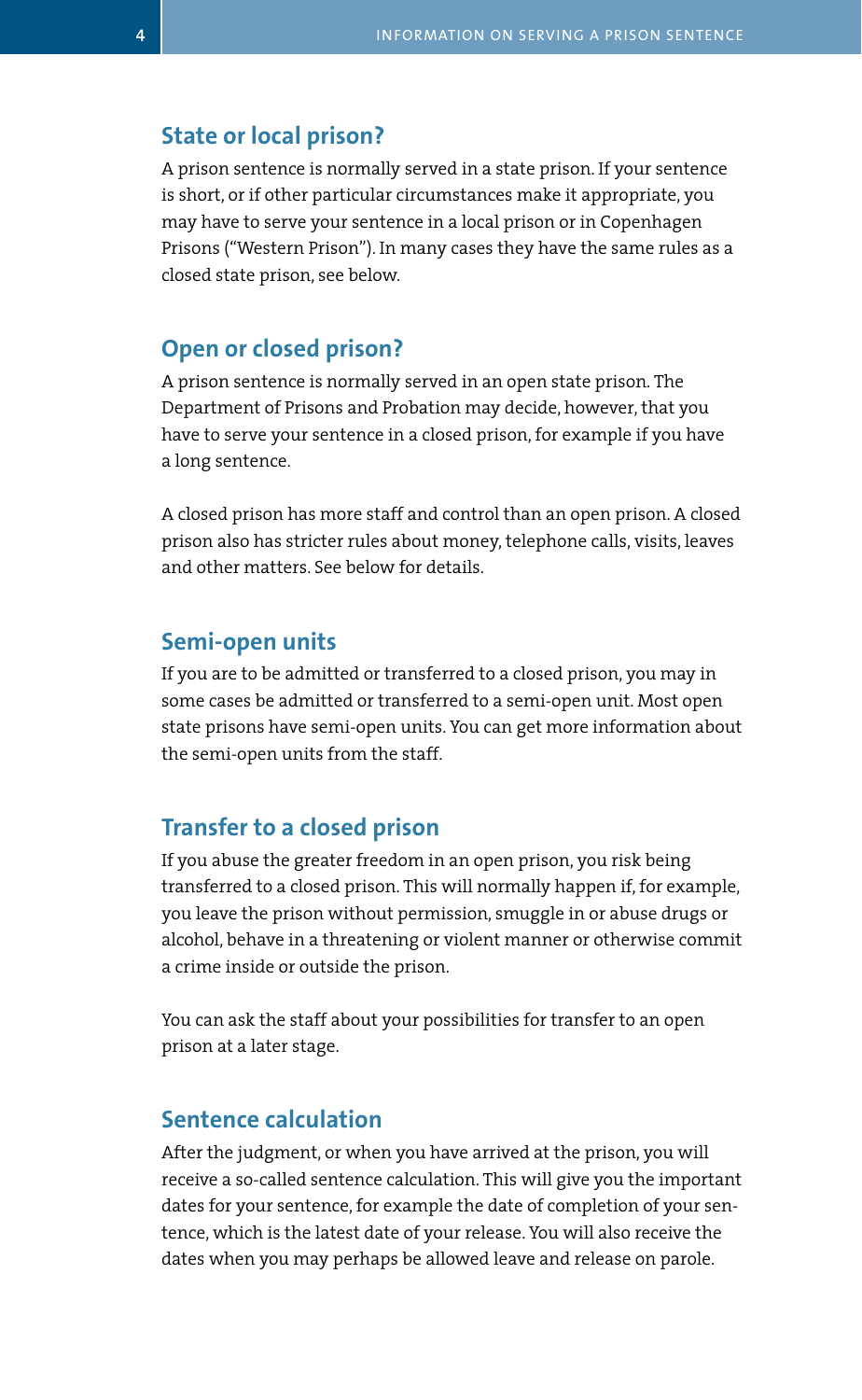If you do not agree with the sentence calculation, you can complain according to the ordinary rules; see under *Complaints and appeals*. If you disagree with the interpretation of the judgment, you can demand that your sentence calculation must be submitted to the court.

## **Association**

In the state prisons, you are normally together with other inmates during working and leisure hours. In most prisons you will be able to be alone in your cell/room during leisure hours and at night. In some prisons you can also serve your sentence completely without association with other inmates.

The local prisons and Copenhagen Prisons offer more limited possibilities of association.

If you are under 18 years of age, special rules apply to association. Ask the staff, if relevant.

#### **Personal, social, and legal help**

While you are serving your sentence, you can particularly get help and advice from the staff of your unit. You can also talk with the unit staff or with the social worker of the prison about your and your family's personal and social problems.

When you have arrived at the prison, you will be advised about your rights, duties and other matters relevant to your stay. If you are serving a sentence of more than four months, you and the prison together have to prepare a plan for your time in prison and the time after your release. In some cases such a plan also has to be prepared even though the sentence is shorter.

If you need other special assistance, you can come into contact with the prison chaplain, nurse, doctor, dentist, teacher, and the management of the institution. If you have questions about your sentence, you can seek help from your counsel. To a certain extent, the social worker or the management of the prison may be able to reply to other legal questions. The staff can also refer you to lawyers who offer free legal aid.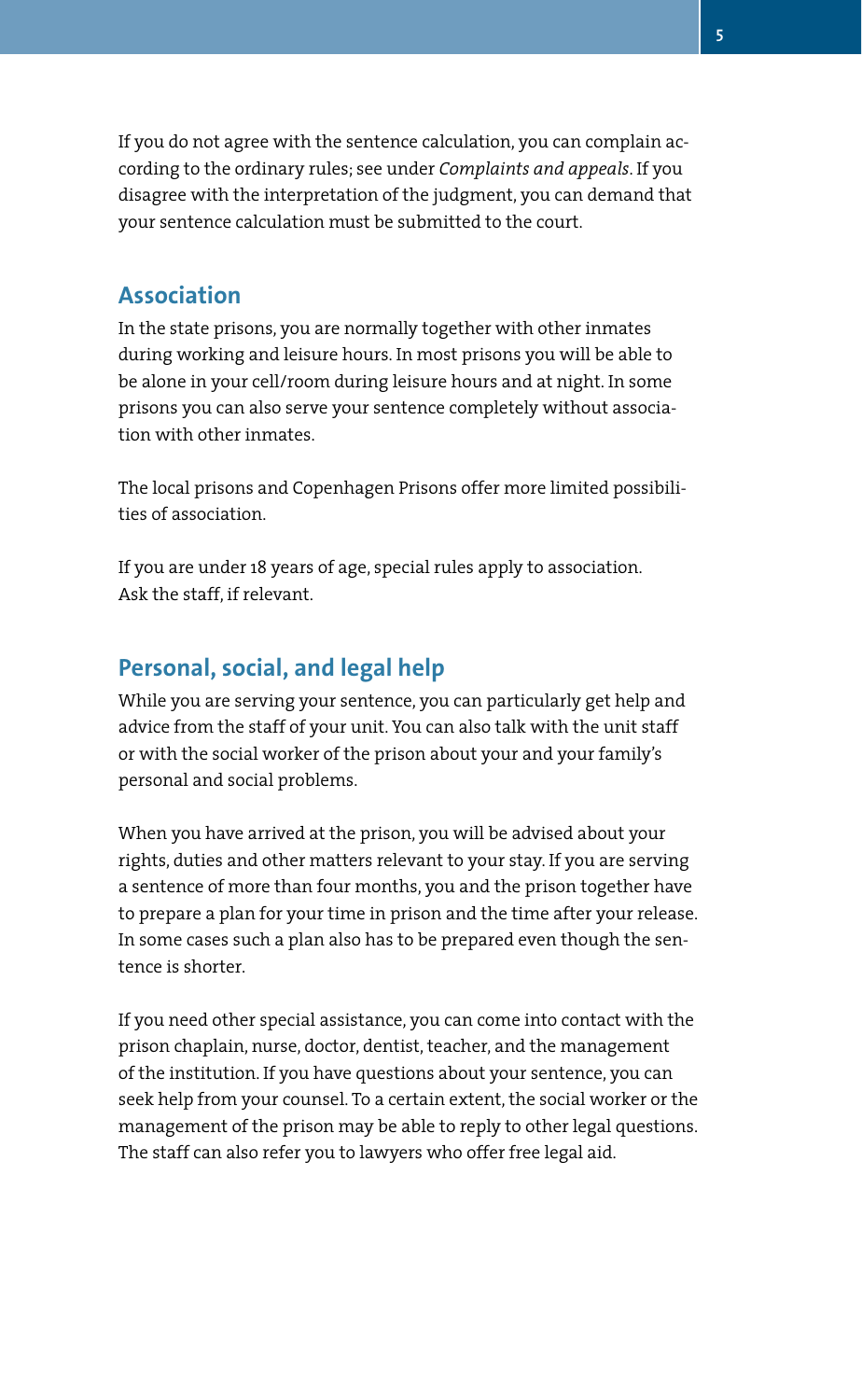#### **Property and money**

The cell is furnished, and you will receive bed linen, towels and work clothes. To some extent, you can bring personal property, such as clothes and pictures.

The rules on what personal property you can bring with you differ between closed prisons, open prisons and local prisons.

Ask the staff whether you can have property or money that is sent to you handed over or be permitted to send your money or property out of the prison. Normally you will not be allowed to send money out of a closed prison unless the money is wages.

As a rule, the institution is not liable for damage, destruction or theft of your property.

## **Food, drink, etc.**

As a rule you will receive money to buy your own food if you serve your sentence in a state prison. In local prisons you get ready-made food. The doctor can prescribe special food for health reasons. If you are a vegetarian or need special food for religious reasons, such food requirements will be observed. You can ask the unit staff or possibly the chaplain.

You can buy coffee, tobacco and other supplies in the prison. The range of products offered for sale differs from prison to prison.

#### **Work and education**

If you serve your sentence in a state prison, you have a right and a duty to occupation through work, education or other approved activity, including treatment. You will receive wages for your occupation. If the doctor reports you ill, you will receive sick pay.

If you serve your sentence in a local prison, you have a right, but no duty, to occupation.

The offers of work and education differ from prison to prison, and in local prisons the offers are limited. In a state prison you can typically work with production work in a workshop, with farming or forestry, cleaning, building maintenance or maintenance of parks and gardens. In a local prison, the work will often be simple production work and building maintenance.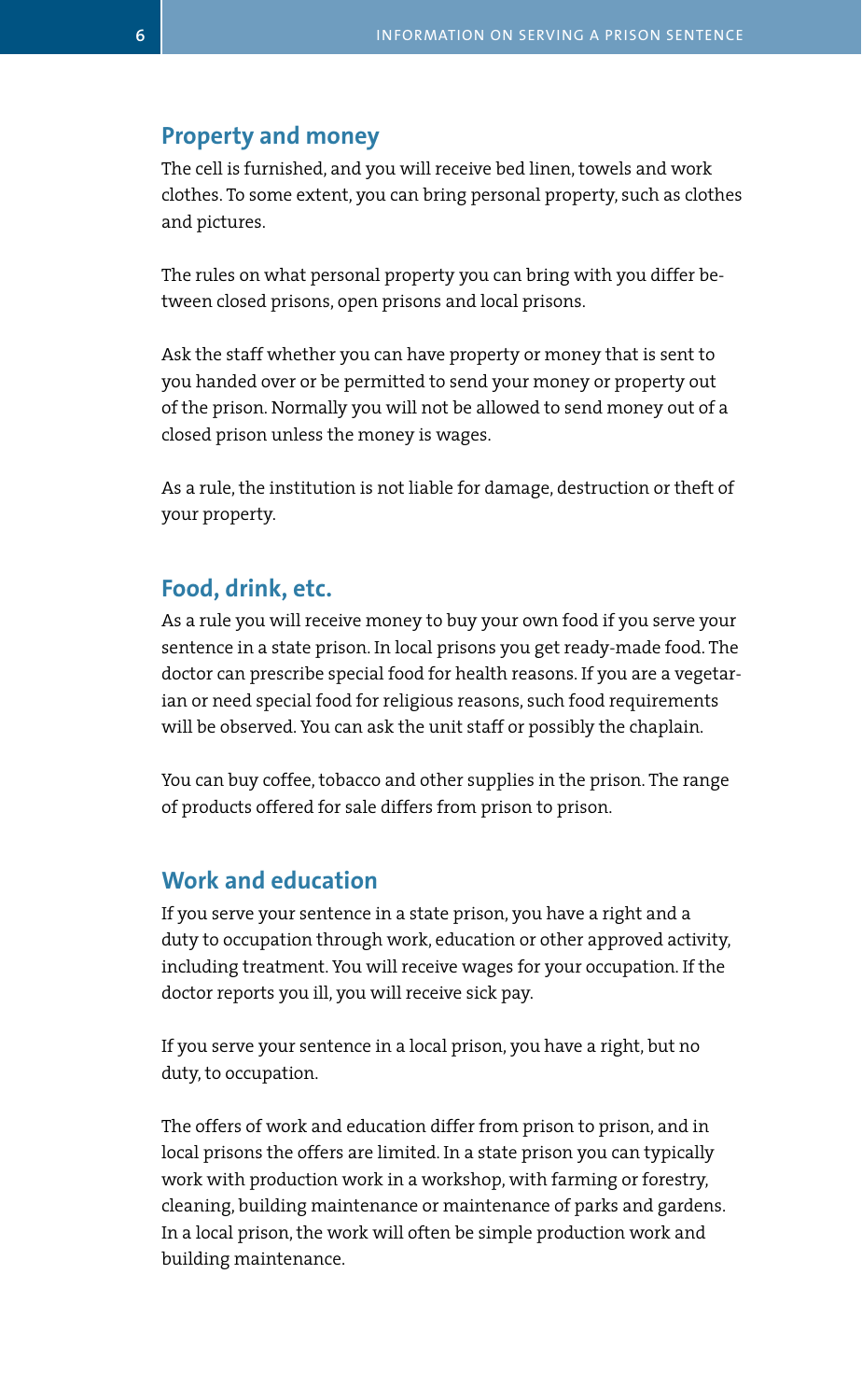Education takes place in the prison's own school or is given by teachers attached to the local prison and will typically consist in general adult education or remedial education.

To the extent possible, your own wishes and abilities will be taken into account. Ask the staff about the possibilities, if relevant.

In special cases, you may get permission to work or study outside the prison (day release) or to attend to your own job in the prison. If you have income from work, for example in case of day release for occupation, you normally have to pay for your stay in the prison. The staff can tell you more about this.

#### **Treatment**

If you have a special need for treatment, you may be able to serve the sentence in an institution outside the Prison and Probation Service in certain cases. If that is not feasible, the Prison and Probation Service offers a series of different treatments that you may be able to undertake, for example if you have an alcohol or drug problem or have been sentenced for violence or a sexual offence. The Prison and Probation Service has special folders about the treatments possible, etc. Ask the staff about it, if relevant.

#### **Leisure time**

You are normally entitled to at least one hour a day in the open air.

You can listen to the radio, watch television and read newspapers, magazines and books. Ask the staff about the possibilities of renting a radio and/or television set and of borrowing or buying magazines, newspapers, etc.

Recreational offers are most varied in open prisons and rather limited in local prisons. State prisons offer sports, fitness training, various hobby activities, etc. Ask the staff, if you are interested.

#### **Religion**

Religious services are held in state prisons and in some local prisons. You are entitled to talk with a priest or the like from your religious community. In addition to the prison chaplain, who is a member of the Danish Evangelical-Lutheran Church, some prisons employ persons from other religious communities, such as imams and persons from the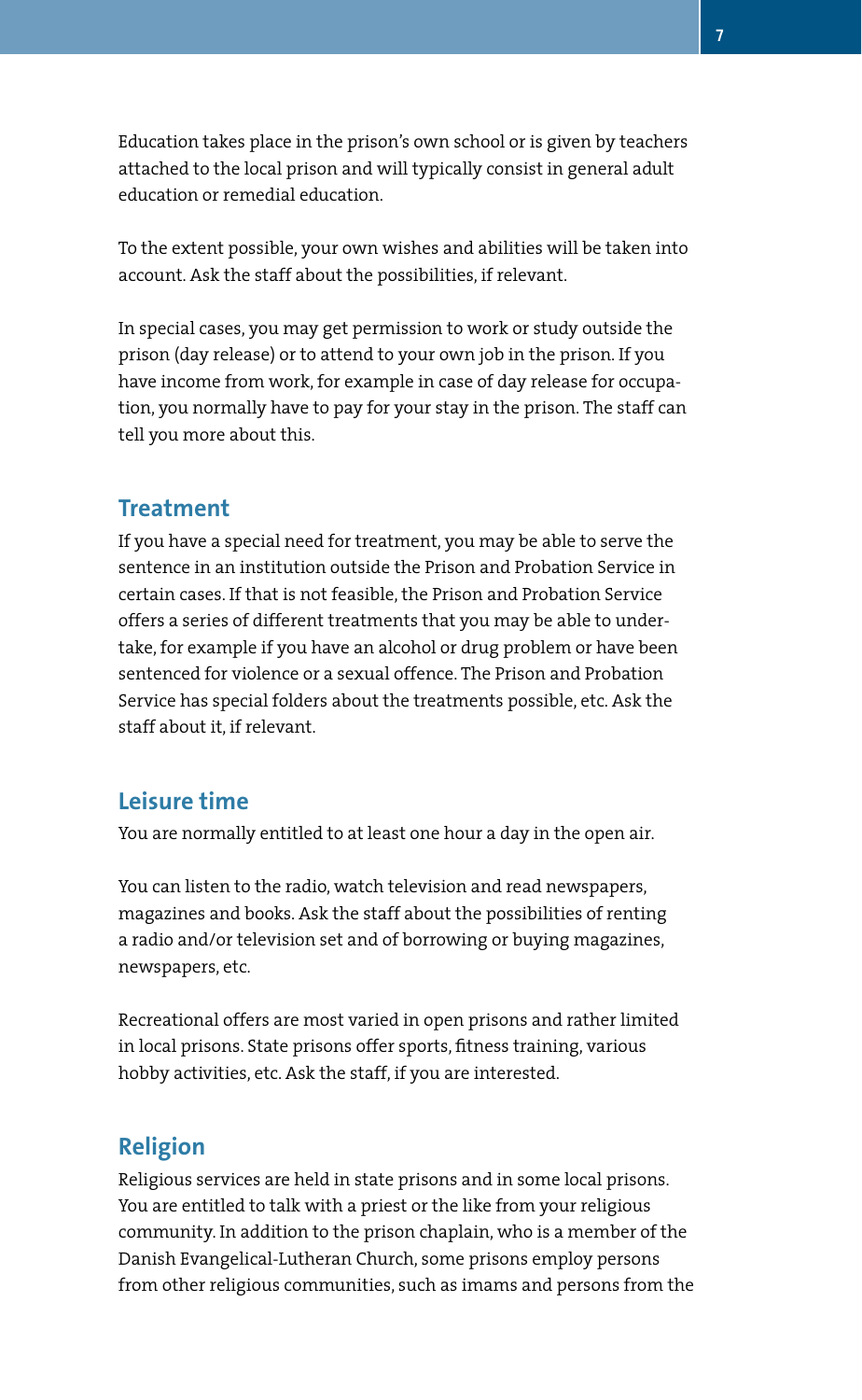Roman Catholic community. In other cases, the prison chaplain or the staff can make contact for you with an external priest or the like from your religious community.

If your religion forbids you to work on certain days, your working hours must be planned to take that into account.

#### **Illness**

A doctor is associated with the prison. After your admittance you will be offered a consultation with the doctor or the nurse. If you believe that you need a doctor in other cases, tell the staff who will then notify the doctor or the nurse.

The doctor will assess whether you need treatment, and whether any treatment should be given in one of the institutions of the Prison and Probation Service or in an ordinary hospital.

#### **Dental treatment**

You are entitled to certain forms of dental treatment. In certain cases you must pay for the expense yourself. Ask the staff, if relevant.

#### **Visits**

You are entitled to visits for at least one hour and, if possible, two hours a week. In state prisons, it is often possible to have more and longer visits. Normally, your visitors must be approved in advance.

Visits are normally not supervised by staff. You are entitled to unsupervised visits from your counsel in the criminal case that resulted in your admittance to the prison, or in a pending criminal case against you. The same applies to other lawyers retained for assignment as counsel for the defence.

If you have no family or friends to visit you, you can ask the staff about the possibility of visits from a Red Cross prison visitor.

You are normally entitled to visits from the press, but the Prison and Probation Service has to give its permission.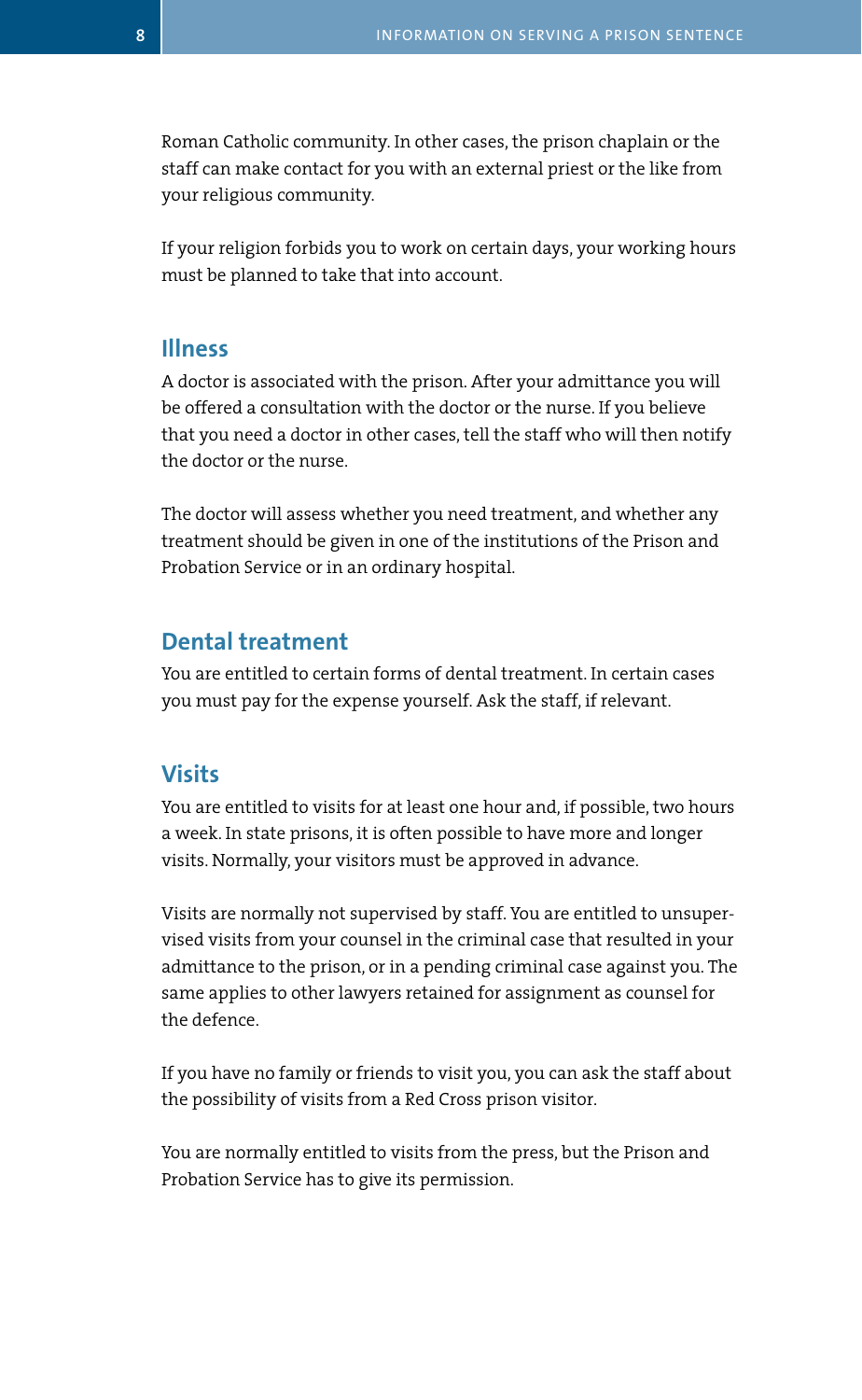## **Telephone calls**

Open state prisons have coin or card payphones. In closed state prisons and in local prisons you can only make calls if you have special permission. As a rule you have to pay for your telephone calls yourself. The staff makes the call and will normally monitor your call. However, most units in the closed prisons and in Copenhagen Prisons have special arrangements with card payphones. The staff can tell you more about this.

It is forbidden to bring a mobile phone with you into the prison. In closed state prisons and in local prisons, it is a criminal offence to bring a mobile or cell phone with you. It is also a criminal offence for your friends or family to bring a mobile or cell phone with them when they visit you in a closed state prison or a local prison.

#### **Letters**

Your letters will not be read unless it is deemed necessary for reasons of order or security or to protect the victim of your offence. A letter may be withheld for the same reasons.

Letters to you will normally be opened and the envelope contents checked in your presence.

Letters that you send from closed state prisons or from local prisons will be checked before being posted. In open state prisons, letters are usually not checked before being posted.

The staff is not allowed to open letters to or from the following authorities: The Minister of Justice, the Director-General of the Prison and Probation Service, the courts, the Special Court of Indictment and Revisions, the Appeals Permission Board, public prosecutors, the police, the Parliamentary Ombudsman, members of the Danish Parliament, other public authorities, the European Court of Human Rights, the European Committee for the Prevention of Torture, the UN Human Rights Commission, the UN Committee against Torture, the counsel of your criminal case or a pending case, including a case concerning discharge on parole from preventive detention. The same applies to letters to or from lawyers retained for assignment as counsel for the defence. Such letters may, however, be scanned to prevent smuggling.

If it is difficult for you to write, you should tell the staff who will then help you with, for example, a tape recorder or with extended access to making telephone calls.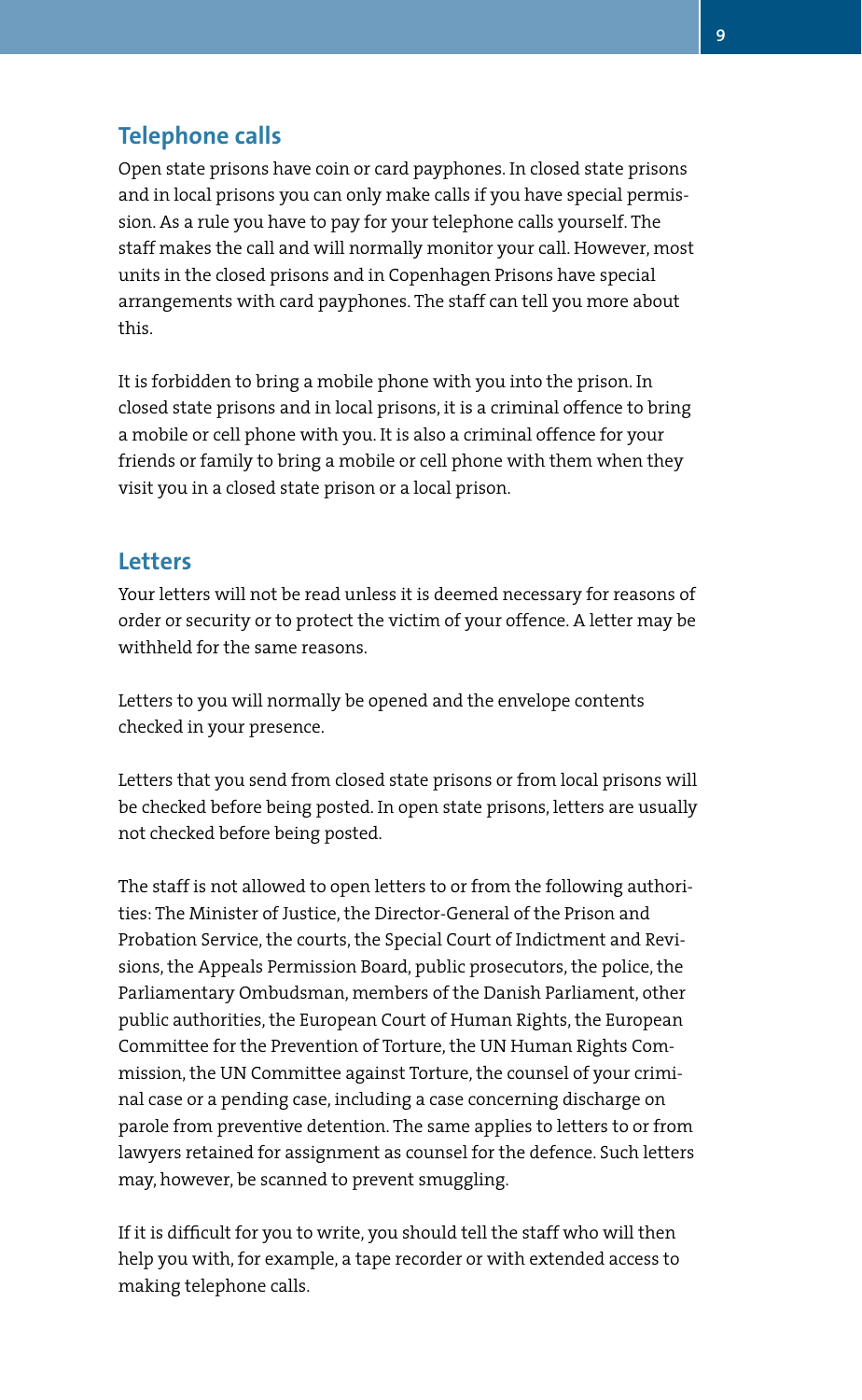#### **Elections, etc.**

You are entitled to vote by letter for parliamentary and local elections. You are also entitled to participate in other forms of legal political activities.

#### **Spokesman scheme**

Inmates have a right to exert influence on general matters in the institution. This influence may be exerted through spokesmen elected by the inmates.

#### **Leaves**

Most inmates of open state prisons have regular leave every third weekend. You can only be granted leave after at least 30 days in prison, and in some cases much more time will pass.

It is also possible to be granted leave from a closed prison, but not as quickly as from an open prison. Ask the staff, if relevant.

If you abuse a leave, for example by failing to return, trying to smuggle drugs or alcohol into the prison or committing a new crime, your right to leaves may be withdrawn. Your right to leaves may also be withdrawn if, for example, you abuse, possess or sell drugs inside the prison. If you are an inmate of an open prison, you also risk being transferred to a closed prison.

As an inmate, it is possible for you to be granted leave for special purposes, for example if persons closely related to you become seriously ill or die. Permission for such a leave always requires that the leave has a purpose that can be approved and that there is no risk of abuse. In certain cases, you may be accompanied by an escort.

#### **Release on parole**

Inmates are normally released on parole when they have served twothirds of the sentence. However, this usually only applies if your sentence is of at least three months.

In some cases you may be released on parole when you have served between half and two-thirds of your sentence. This may be the case if you have made a special effort during your term in prison to avoid relapsing into crime, for example by participating in treatment for drug or alcohol abuse. Ask the staff, if relevant.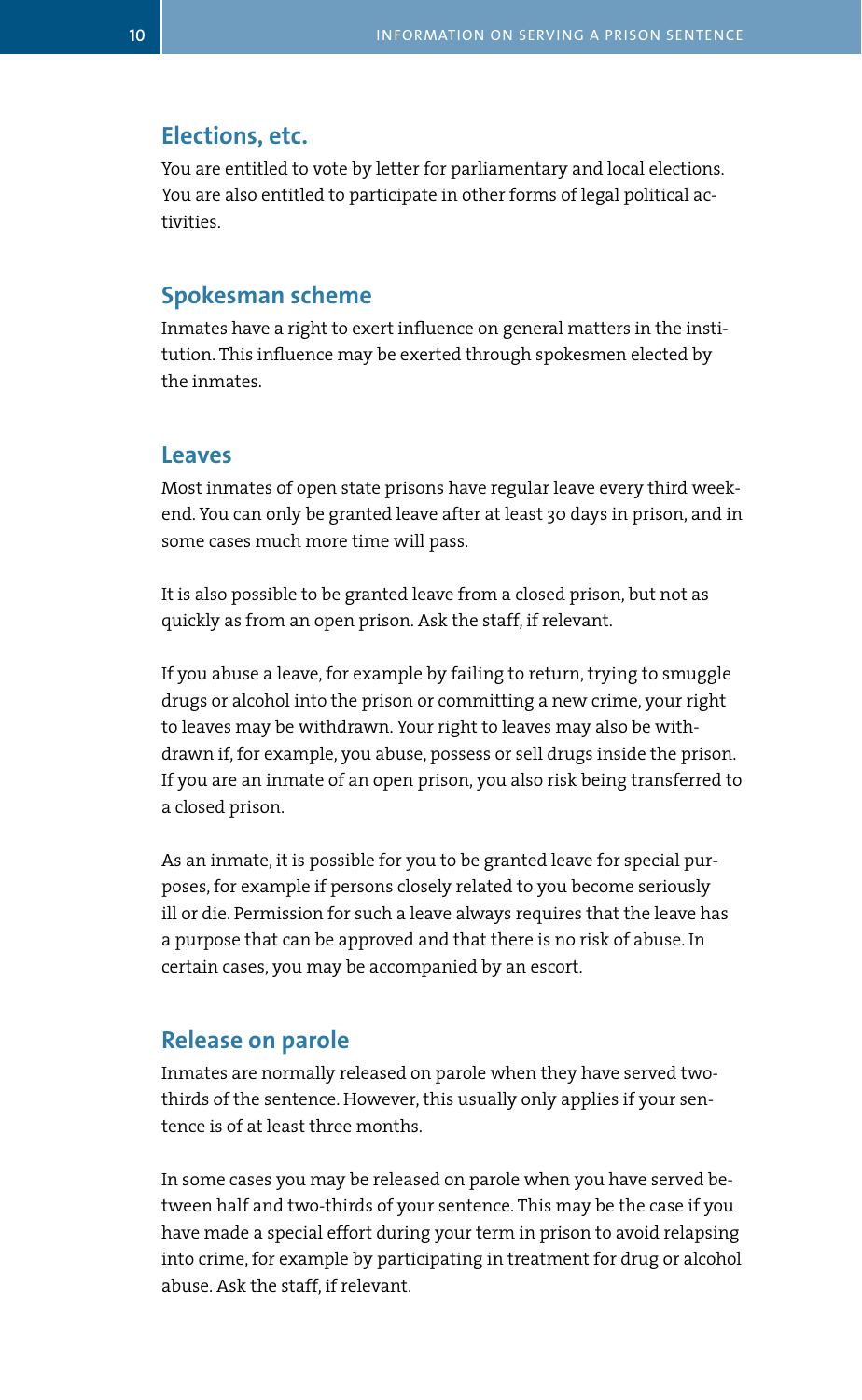Offenders with a life sentence may be released on parole when they have served 12 years of the sentence.

The prison or the Ministry of Justice (the Department of Prisons and Probation) decides whether you will be released on parole. If they deem that release on parole is inadvisable because there is a risk that you will commit a new crime, they may refuse to release you on parole.

When you are released on parole, a parole period is set. If you commit a crime during the parole period, the remainder of your sentence will normally be added to the new sentence.

In some cases you can only be released on parole on condition of supervision by the Prison and Probation Service. There may also be additional conditions of, for example, treatment for alcoholism. If you break the conditions, the Prison and Probation Service may decide that you must return to prison.

#### **Rules, orders and prohibitions**

You are entitled to see what the rules of the Prison and Probation Service and the European Prison Rules say, and what special rules the prison has.

Alcohol and drugs are forbidden. The same applies to medicine that has not been prescribed by a doctor.

It is a criminal offence to escape from the prison.

You must generally follow current rules and the staff's directions.

## **Disciplinary punishment, etc.**

If you break the rules, you can be given a disciplinary punishment in the form of a warning, a fine or a period in a disciplinary cell. You are entitled to make a statement before the decision is made and to receive an explanation of the reasons for the decision. In certain situations your right to association may also be withdrawn ("exclusion from association"). See under *Complaints and appeals.* 

#### **Search**

When you are admitted to the prison, you may be searched. This means that the staff will examine whether you have brought any items with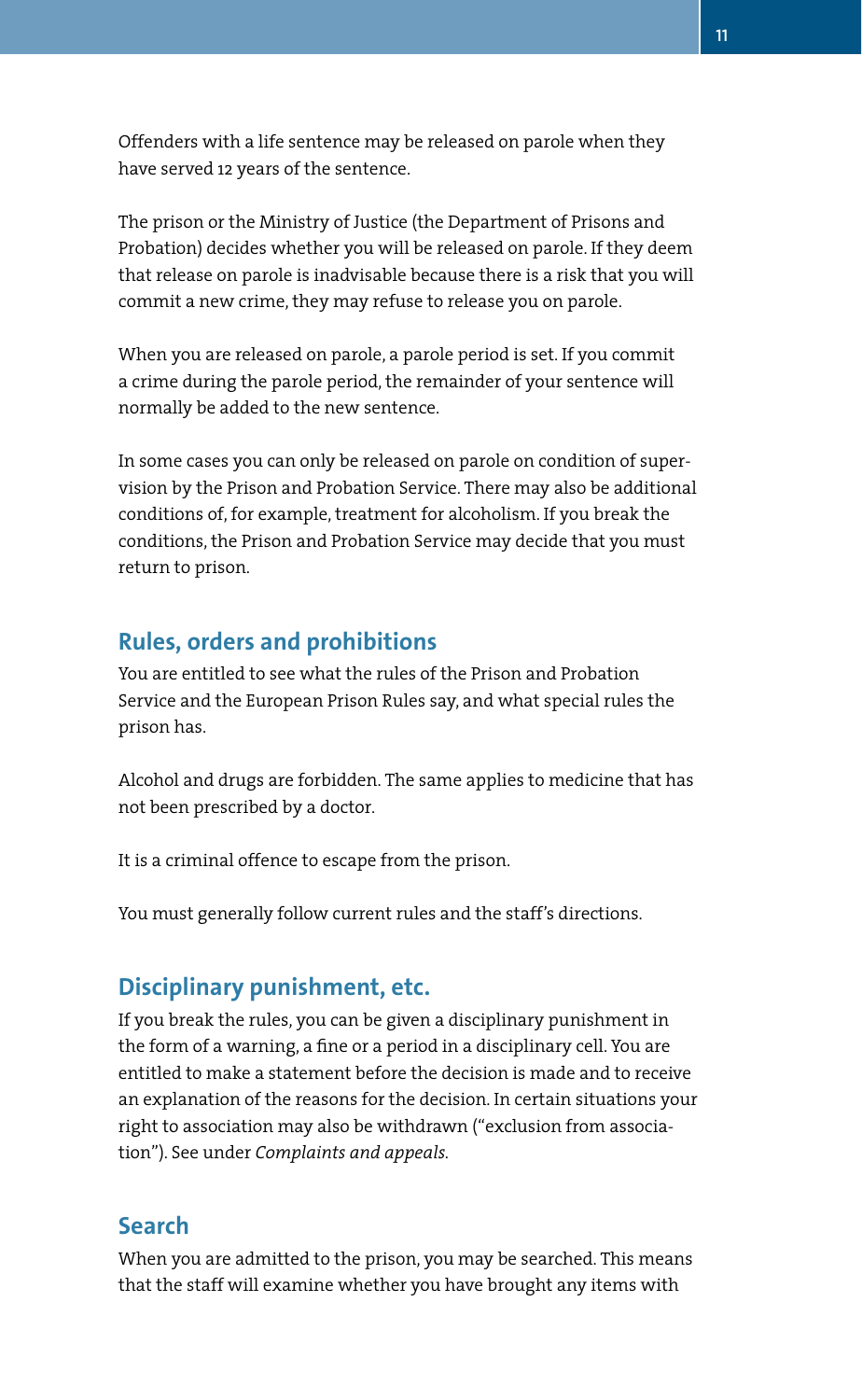you that are prohibited in the prison. Upon request, you must remove all your clothing, even if this is against your religion. Such a search will be performed by persons of the same sex as yourself.

You may also be searched during your stay in prison, for example before and after visits. For security reasons, your cell may be searched too.

You may also be ordered to provide a urine sample to check whether you have taken any drugs.

#### **Use of force**

The staff has the right to use force and means of restraint in certain circumstances. The staff may, for example, use various holds or handcuffs.

The use of any form of force is subject to very close control, and very specific conditions must be fulfilled. The use of force must be as mild as possible and must be necessary to achieve the purpose. See under *Complaints and appeals.* 

#### **Compensation for undeserved measures**

You are entitled to compensation if you have undeservedly served a prison sentence for too long, if you have undeservedly been placed in an interrogation cell, disciplinary cell or protective cell or have undeservedly been excluded from association. If you have undeservedly been subjected to other measures, you may in certain cases receive compensation if special conditions are satisfied.

## **Complaints and appeals**

You are always entitled to make a statement before your case is examined. Normally, all refusals and decisions going against you must be supported by reasons. You are entitled to receive decisions in writing. According to the general rules about the right of access to documents, you are also entitled to receive a copy of the written material available and to comment on it before the decision is made. You must be advised about your possibilities of making a complaint.

Special rules apply concerning the choice of enforcement institution, exclusion from association and transfer between the institutions of the Prison and Probation Service. In these cases you are not entitled to access to documents, and you therefore also have a limited right to receive reasons for the decision.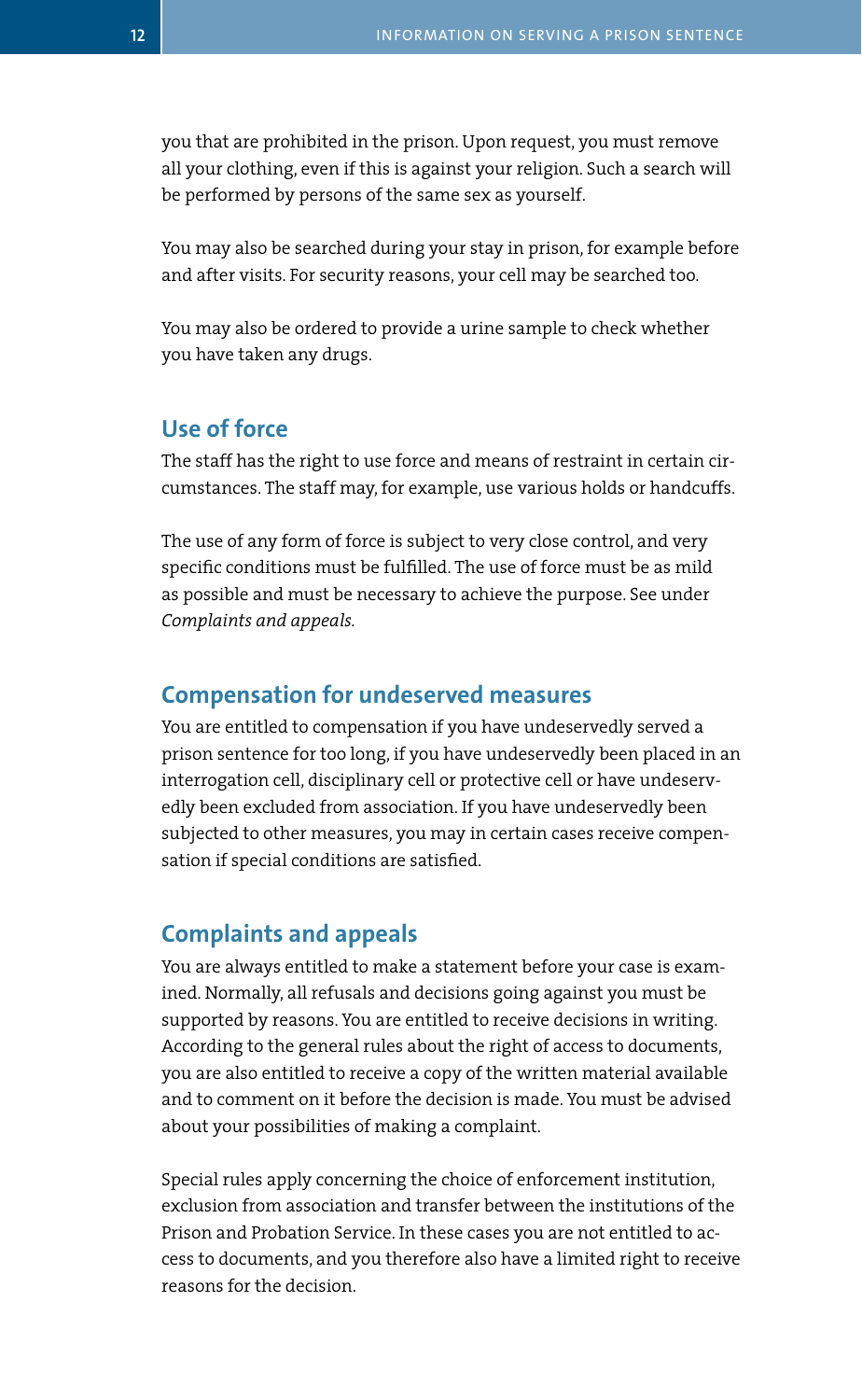You can appeal staff decisions to the prison management or to the Department of Prisons and Probation.

If you want to appeal to the Department of Prisons and Probation, you have to do so within two months of receiving the decision.

When the Department has determined your appeal, you may be able to demand that the decision must be brought before the court in certain situations. This applies to the following decisions:

- decisions concerning the calculation of sentences;
- certain decisions concerning withholding of letters;
- decisions on disciplinary punishment in the form of a period in a disciplinary cell for more than seven days;
- certain decisions concerning the confiscation of property or money;
- certain decisions about set-off against your wages;
- refusal of release on parole after having served two-thirds of a determinate sentence or 14 years of a life sentence;
- • certain decisions of recall; and
- certain decisions refusing compensation for undeserved measures imposed during the sentence enforcement.

When a decision is made in a specific case, you will be advised whether you can demand that the decision must be brought before the court. If you want a decision brought before the court, you have to demand it within four weeks of receiving the decision.

In other cases, you can bring the decision before the Parliamentary Ombudsman. The Ombudsman cannot alter any decision himself, but he can ask the Department of Prisons and Probation to reconsider the matter. In practice, the Ombudsman's recommendations will be observed.

## **Act on Processing of Personal Data**

When you are an inmate of one of the institutions of the Prison and Probation Service, personal data about you will be collected and processed electronically.

Pursuant to the Act on Processing of Personal Data you can make use of the following rights:

- Right to be notified of the collection of data for electronic data processing purposes;
- Right to request access to the data being processed;
- Right to demand correction, erasure or blocking of data which are inaccurate, misleading or otherwise electronically processed in contravention of legislation.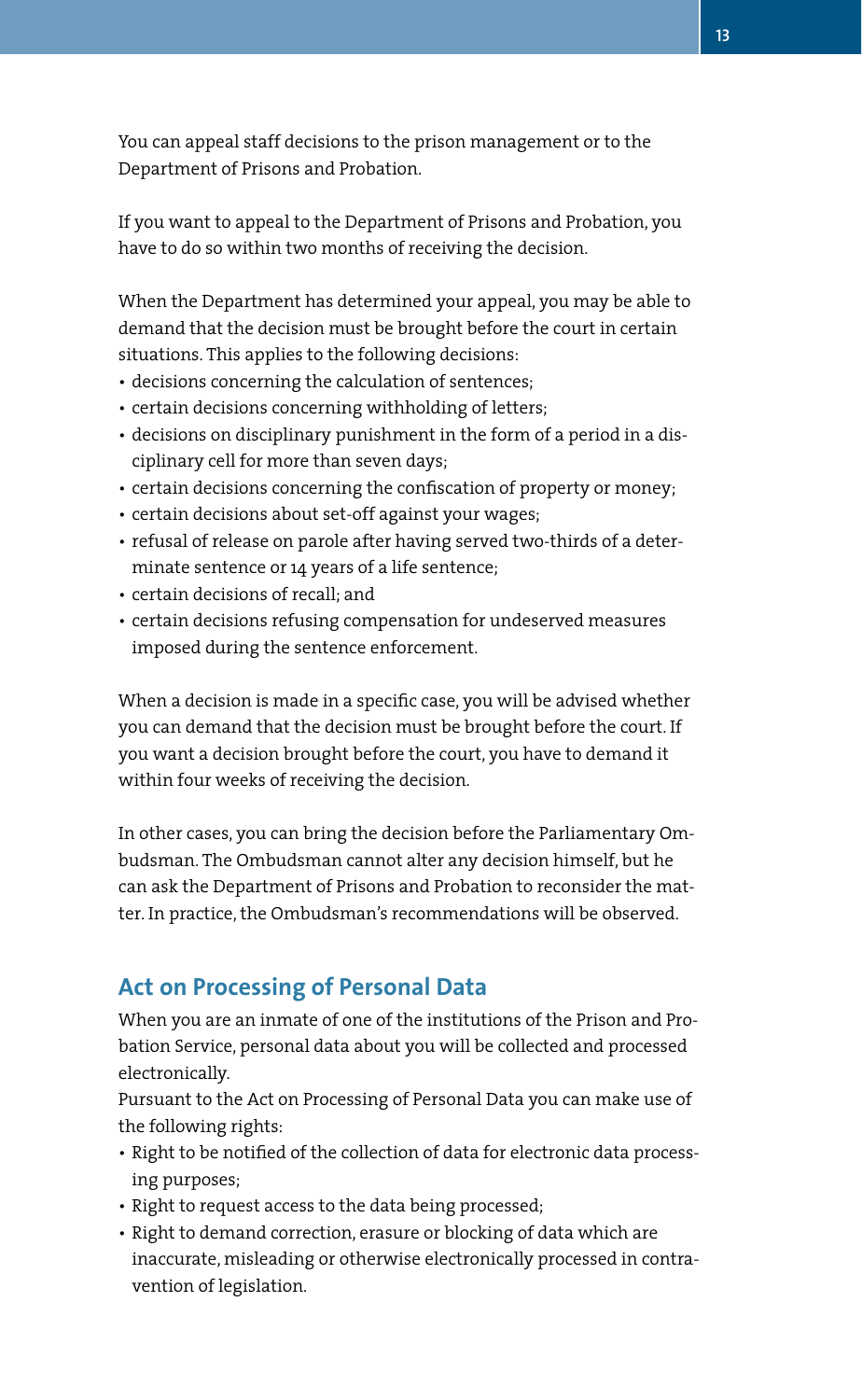#### **Information for foreigners**

#### *Rules*

The most important rules about serving a sentence are available in English. You can borrow them from the staff.

#### *Language problems*

Normally, you will be able to talk in English or German with staff. If you do not speak these languages, somebody among staff or a fellow inmate may be able to help you with interpretation.

The staff can summon an external interpreter, if necessary and feasible.

#### *Spokesman*

Some prisons have a special spokesman for foreign inmates.

#### *Embassy, etc.*

It is possible for you to come into contact with your country's embassy or consulate. Ask the staff, if relevant.

#### *Elections, etc.*

In certain cases you are entitled to vote at local elections. Ask the staff, if relevant.

#### *Transfer to your country of origin*

In certain cases it may be possible for you to serve your sentence in your own country. Ask the staff, if relevant.

#### *Expulsion*

If the court has decided that you are to be expelled when you are released, you normally have to serve your sentence in a closed prison.

If you are to be expelled, you may be able to be released on parole earlier than normal. You can be released when you have served half the sentence if the entry prohibition is for ever, or when you have served 7/12 of the sentence if the entry prohibition is for a limited period. Even if you do not want release on parole, for example because you are trying to have the expulsion sentence altered, you will be released after having served two-thirds of the sentence. The police decide how you are to be expelled and will normally arrange for the expulsion to be effected upon your release. You can ask the staff or your counsel, if you are in doubt about anything concerning the expulsion.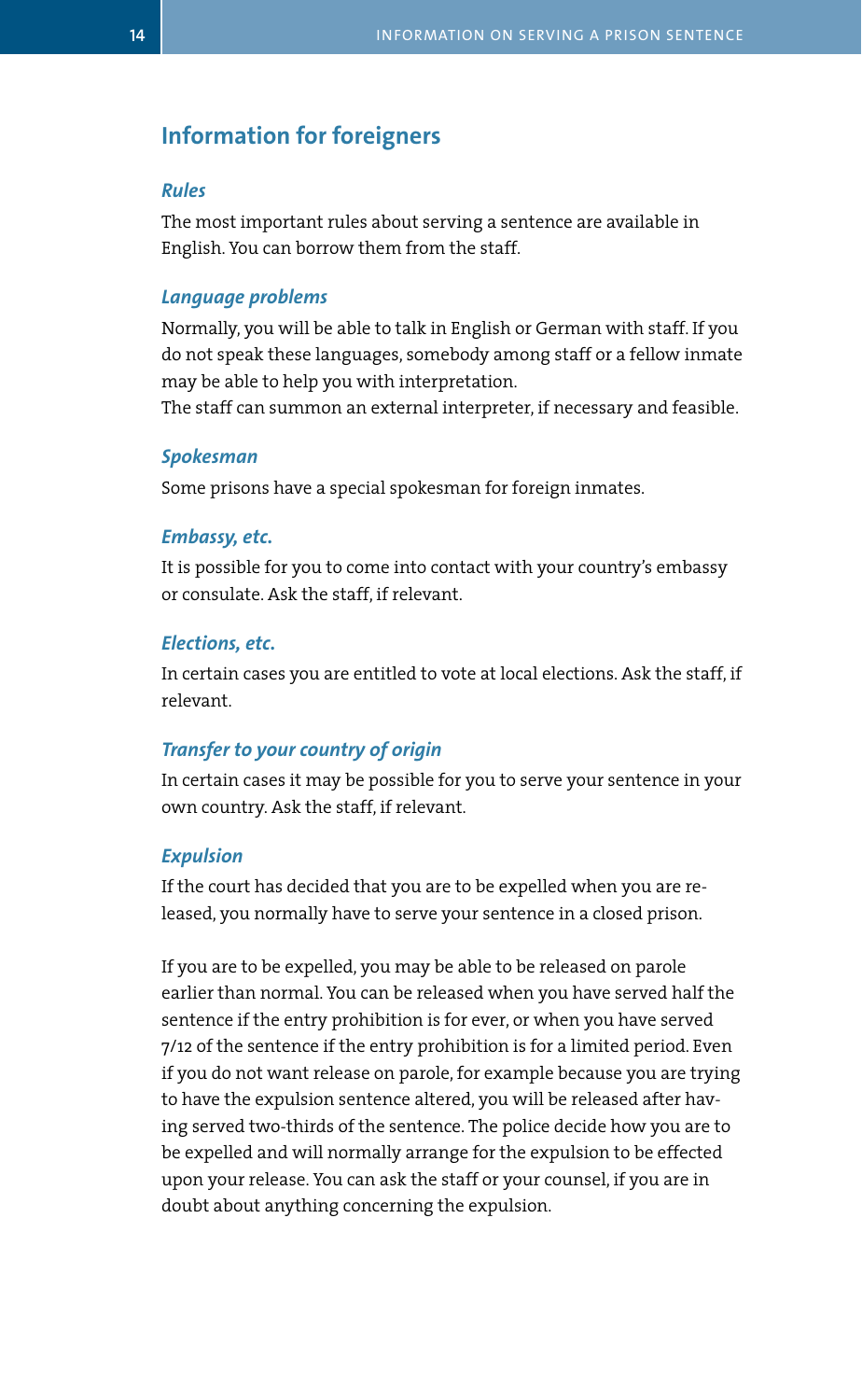## **Information for relatives**

If you want to visit an inmate, you normally have to obtain a visiting order from the prison. The prison will give you further advice about the rules for visits, including how to book a time for a visit, and what items may be brought for visits. Please note that you have to allow the staff to search the items that you bring along and your clothes.

There are rules specifying the extent to which inmates may have their own property and money in the prison. The individual prison can give you further details if you want to give items or money to an inmate.

Letters that you send to an inmate will not normally be read by staff, but will normally be opened by staff in the inmate's presence to prevent smuggling. However, in certain situations, a letter that you send to an inmate may be read. Similarly, a letter may be withheld. Normally the letter has to be returned, and in any case the sender must be informed about the withholding within four weeks.

See further details above about the inmates' opportunities for leaves and for using the telephone.

It is a criminal offence to bring a mobile phone when you visit inmates in closed prisons and local prisons.

## **Confidentiality**

All members of staff of state and local prisons and the Probation Service are subject to a duty of confidentiality.

They are not allowed to disclose information about the inmate to relatives or to any other third party. Only the inmate himself or herself may tell relatives or others about personal matters unless the inmate has given the staff permission to do so.

## **Telephone hotline**

If you have any questions, you can talk with a social worker from the Prison and Probation Service and obtain information about rules and rights through the anonymous telephone hotline of the Prison and Probation Service at  $+(45)$  70 26 04 06.

The hotline is open every workday from 9 a.m. to 3 p.m. and between 7 and 10 p.m. At weekends, the hotline is open between 12 noon and 6 p.m.